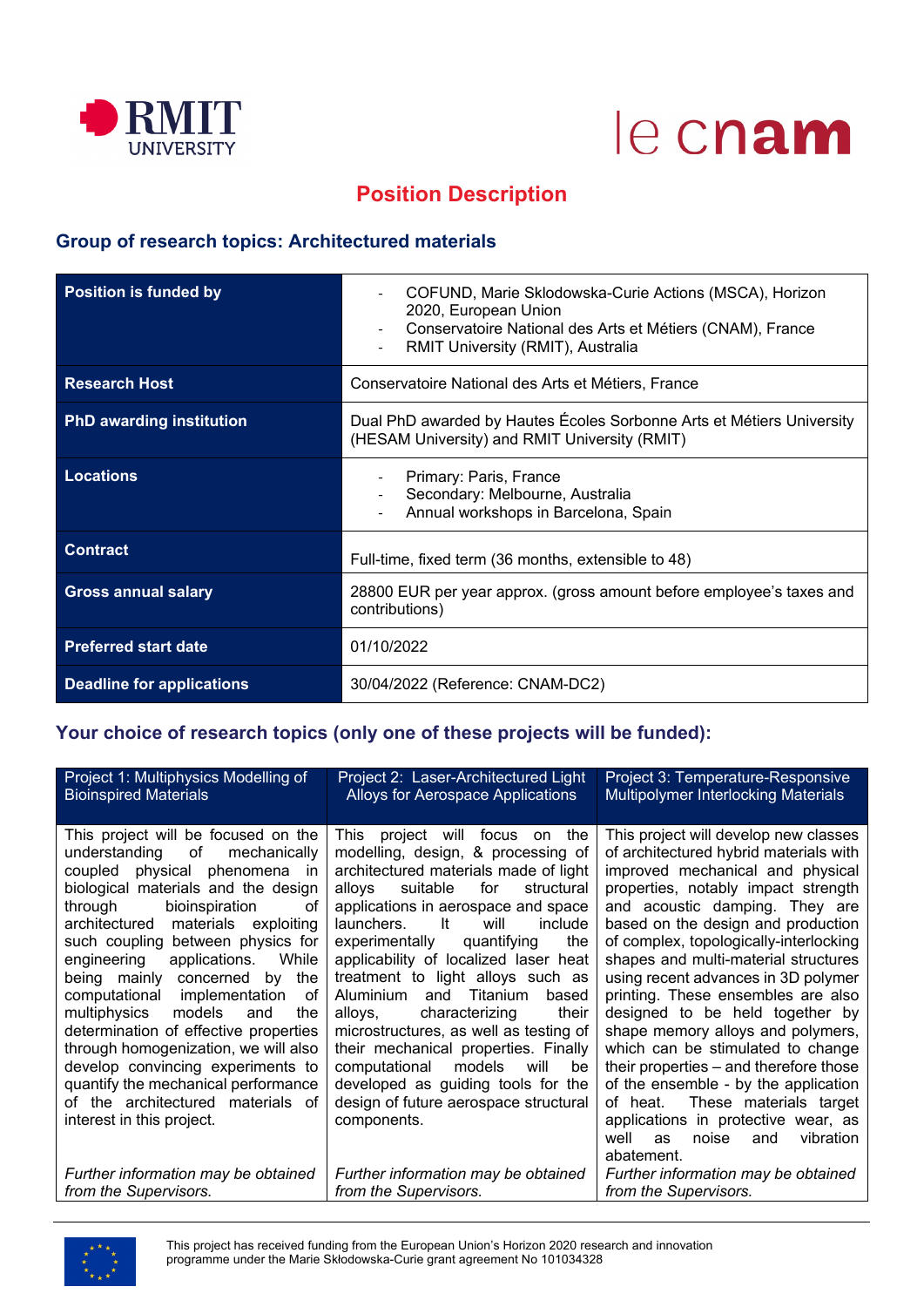

# le cnam

| <b>Supervisors:</b><br>Dr. Justin Dirrenberger (CNAM) and Dr. Andrey Molotnikov (RMIT) |                                     |                                  |  |  |
|----------------------------------------------------------------------------------------|-------------------------------------|----------------------------------|--|--|
| Research Fields: Modelling, solid                                                      | <b>Research Fields: Laser</b>       | <b>Research Fields: Additive</b> |  |  |
| mechanics, bioinspiration, additive                                                    | manufacturing, physical metallurgy, | manufacturing, solid mechanics,  |  |  |
| manufacturing                                                                          | solids mechanics                    | composite materials              |  |  |

## **REDI**

The REDI (RMIT European Doctoral Innovators) program is a unique opportunity offering excellent PhD conditions including enviable international experience, top-class research discipline and transversal skills training as well as networking with academic and industry leaders across 60+ supporting partners and 12 countries. As a REDI researcher you will be:

- seeing the world and spending a year at RMIT University in Melbourne, Australia (ranked in the top 20 of universities under 50 years old in the world).
- part of a rich multidisciplinary network of researchers and supervisors who come together in annual, week-long training events in Barcelona.
- working closely with industry and gaining experience with the 40+ leading companies supporting the program.

• earning a salary above national standards for doctoral positions with full social security benefits (with further support available for eligible researchers with additional needs).

- receiving support and guidance from two highest-calibre, experienced supervisors with high PhD completion rates.
- enhancing your career prospects through comprehensive technical and transversal skills training from leading institutions, intersectoral and international experience and mentoring.
- working on innovative and exciting projects of high commercial and societal value with up to four years to complete your research.
- Gaining alumni status from your PhD awarding institution and the Marie Curie Alumni Association.

#### **For more information visit: rediprogram.eu**

# **Are you REDI? (Expected Profile)**

**Your background and skills**: You have obtained a higher education degree in the field of materials science, engineering science or any other relevant field. You are self-motivated, autonomous, scientifically rigorous, and show some interest towards the topic of architectured materials.

**Your work experience**: You have prior work experience within a research laboratory, either academic or industrial.

**Your research experience**: You have successfully performed academic research during your Master's degree, including bibliographical work, implementation of models, coding/scripting, conducting experimental campaigns, analysing and interpreting the results, writing up articles and reports.

# **Employment Benefits and Conditions**

CNAM offers a 36-month position, extendable up to 48 months in duly justified cases. The position will be based in Paris (France). International travel is foreseen, including to Australia (up to 12 months) and Spain (one week per year). There is no probation period and there are 35 working hours per week.

The remuneration, in line with the European Commission rules for Marie Skłodowska-Curie grant holders, will consist of a gross annual salary of est. 28800 EUR gross per year (gross amount before employee's taxes and contributions). Of this amount, the estimated net salary to be perceived by the Researcher is est. 2.100 EUR net per month\*. However, the definite amount to be received by the Researcher is subject to national tax legislation.

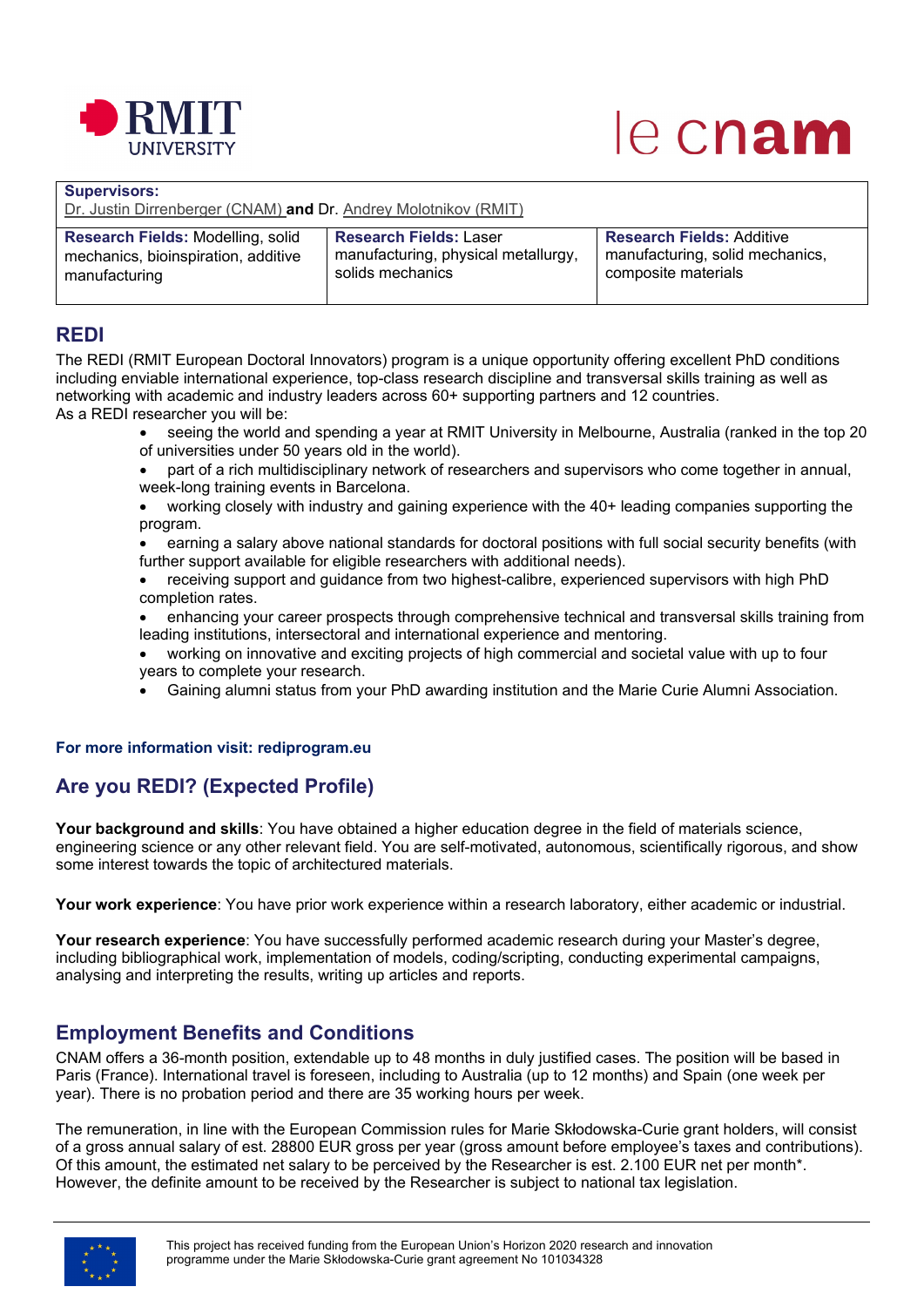



*\*Net salaries can fluctuate in accordance with an individual's personal circumstances (marital status, age, disability, family and dependents, etc. The above indicative net salaries offer an approximation of what a single person in their early 20s could expect to receive in their bank account after taxes.*

#### **Benefits include**:

- 50% public transport subscription
- 1,000€ yearly travel allowance to cover flights and accommodation to participate in the annual workshop at RMIT Europe in Barcelona (Spain)
- 10,000€ allowance to cover flights and living expenses for up to 12 months in Australia

## **REDI to apply? First a little more about us…**

#### **CNAM**

The Conservatoire National des Arts et Métiers (CNAM) is where the worlds of academics and professional activity come together. It is the only higher education establishment in France dedicated to life-long professional training. CNAM has three main missions:

- lifelong higher professional training,
- technological research and innovation,
- dissemination of scientific and technical culture.

CNAM proposes training courses developed in close collaboration with companies and professional organizations in order to provide the optimum answer to their needs and to those of their employees. The Conservatoire steers 20 regional Centers and 180 training centers having their Head Office in Paris.

CNAM offers to the recruited Researcher a wide range of training and mentoring opportunities, including:

- **Courses and training opportunities:** training hours are required as part of the Doctoral program (professional and scientific).
- Language courses: CNAM offers two free language courses each year, some of which are intended for non-French speakers.
- **Cultural and social activities:** CNAM organizes an event called "J2A" (the doctoral days) for doctoral students registered in the second year. Likewise, regular laboratory seminars are offered during the year.

For more information, visit: [https://www.cnam.eu/site](https://www.cnam.eu/site-en/)-en/

#### **HESAM University**

CNAM is a founding member of HESAM Université, which is a federal university with the national status of public scientific, cultural and professional establishment (EPSCP) and has legal, administrative and financial autonomy in the French educational system.

**HESAM Université is made up of 15 French and international higher education institutions forming educational, research and corporate networks** and dedicated to the challenges of demographic, digital, technological and social transformation.

HESAM Université aims to create **a new kind of university**, based on interdisciplinarity and sharing of knowledge and skills developed by its members. Institutions have decided to partner with us in order to enhance their potential in their respective fields of excellence through inter-institutional cooperation.

**The members of HESAM Université share the common goal of building a new interdisciplinary university of knowledge** bringing together the various institutions' cultures and scientific approaches to educate an increasingly wide and diversified public.

This association has led to the creation of an interdisciplinary **Research Graduate School**, a natural step towards achieving this cooperation at the global level.

For more information, visit: <https://www.hesam.eu/>

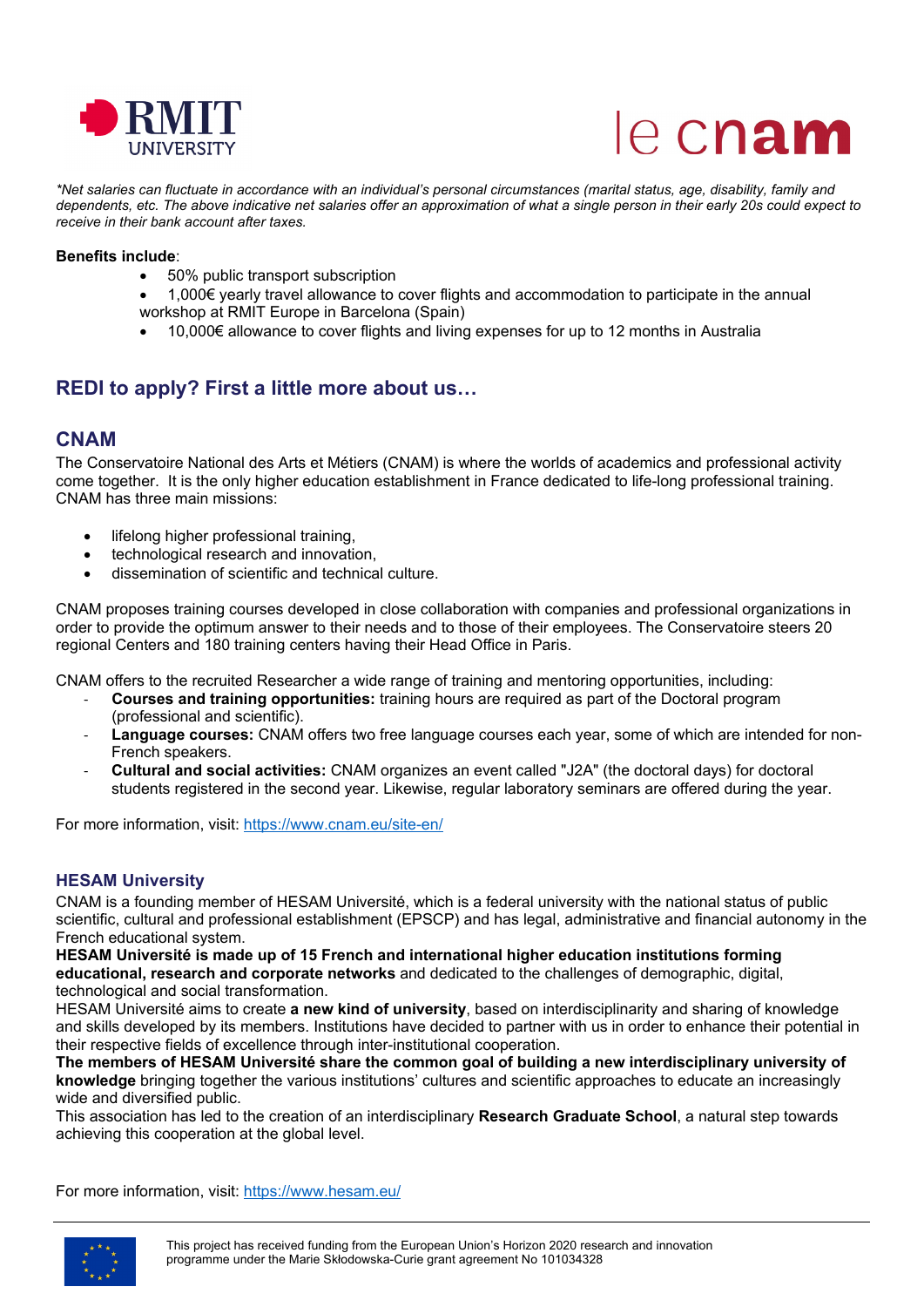

# le cnam

## **RMIT University**

RMIT is a global university of technology, design and enterprise, ranked in the top 20 of universities under 50 years old in the world. World-class people, leading edge resources, collaboration with industry partners and multidisciplinary approaches are just a few of the trademarks of research at RMIT, which boasts almost 90,000 students and campuses in Australia, Vietnam, a centre in Barcelona, Spain and research and industry partners on every continent.

As Doctoral Student at RMIT you will be able to benefit from a wide range of training and mentoring opportunities including:

- **The PhD Up** program offering a huge range of workshops, seminars and short courses to build research knowledge and skills, including research writing, publishing, research methods, ethics, project management and careers (see more at: [https://www.rmit.edu.au/students/student](https://www.rmit.edu.au/students/student-essentials/information-for/research-candidates/enriching-your-candidature/phd-up-program)-essentials/information-for/research[candidates/enriching-your-candidature/phd-up-program\)](https://www.rmit.edu.au/students/student-essentials/information-for/research-candidates/enriching-your-candidature/phd-up-program)
- **RMIT PhD Online Modules**, designed specifically for PhD students, including *Researching your literature review, Writing a research proposal, Choosing where to publish, Writing for Publication, Research Integrity*, etc.
- **RMIT Creds**, RMIT's Digital Credentials Platform, which includes over 80 credentials covering a wide range of topics such as *Understanding Responsible Research and Innovation, Academic Integrity Awareness, Emotional Intelligence, Diversity Matters, Agile Ways of Working, Why Gender Matters, Cross Cultural Communications*, etc. (see more at: https://www.rmit.edu.au/study-with-us/levels-of-study/short-courses);
- The e-Grad School, the online learning modules of the Australian Technology Network (ATN) of Universities' covering a multitude of transferrable skills such as *Critical and Creative Thinking, Leadership and Communication, Entrepreneurship, Research Commercialisation, Public Policy*, etc.
- **The RMIT Mentoring platform also** gives you access to mentoring from trained professionals and experts, including:
	- o *Career Mentoring* career guidance from industry professionals from all disciplines and global locations.
	- o *Women@RMIT Mentoring* career guidance from industry professionals who are committed to gender diversity and equality in the workplace (especially for female students in male dominated industries)
	- o *Pride Mentoring*  a chance for students who identify as LGBTIQ+ to receive professional and social guidance from industry professionals who also identify as LGBTIQ+ or are familiar with the additional challenges these groups face in the workforce.

Find out more: [rmit.edu.au](https://www.rmit.edu.au/)

# **A little more about you…**

# **Eligibility**

**You need to fulfil criteria of the REDI program and both universities to be recruited.**

To apply for REDI, you must comply with the MSCA-COFUND eligibility criteria by the application deadline:

- **Be in the first four years Full-Time Equivalent (FTE) research experience** of your research career and not yet have been awarded a doctoral degree. FTE Research Experience is measured from the date when a researcher obtained the degree entitling him/her to embark on a doctorate, **AND**
- **Not have resided or carried out your main activity (work, studies, etc.)** in the country of your research host for more than 12 months in the 3 years immediately before this call's deadline. Time spent as part of a procedure for obtaining refugee status under the Geneva Convention (1951 Refugee Convention and 1967 Protocol), compulsory national service and/or short stays such as holidays is not taken into account.

**AND** the following criteria:

• **Hold a bachelor's degree requiring at least 4 years of full-time study** in a relevant discipline awarded with honours and including a research component; **OR**